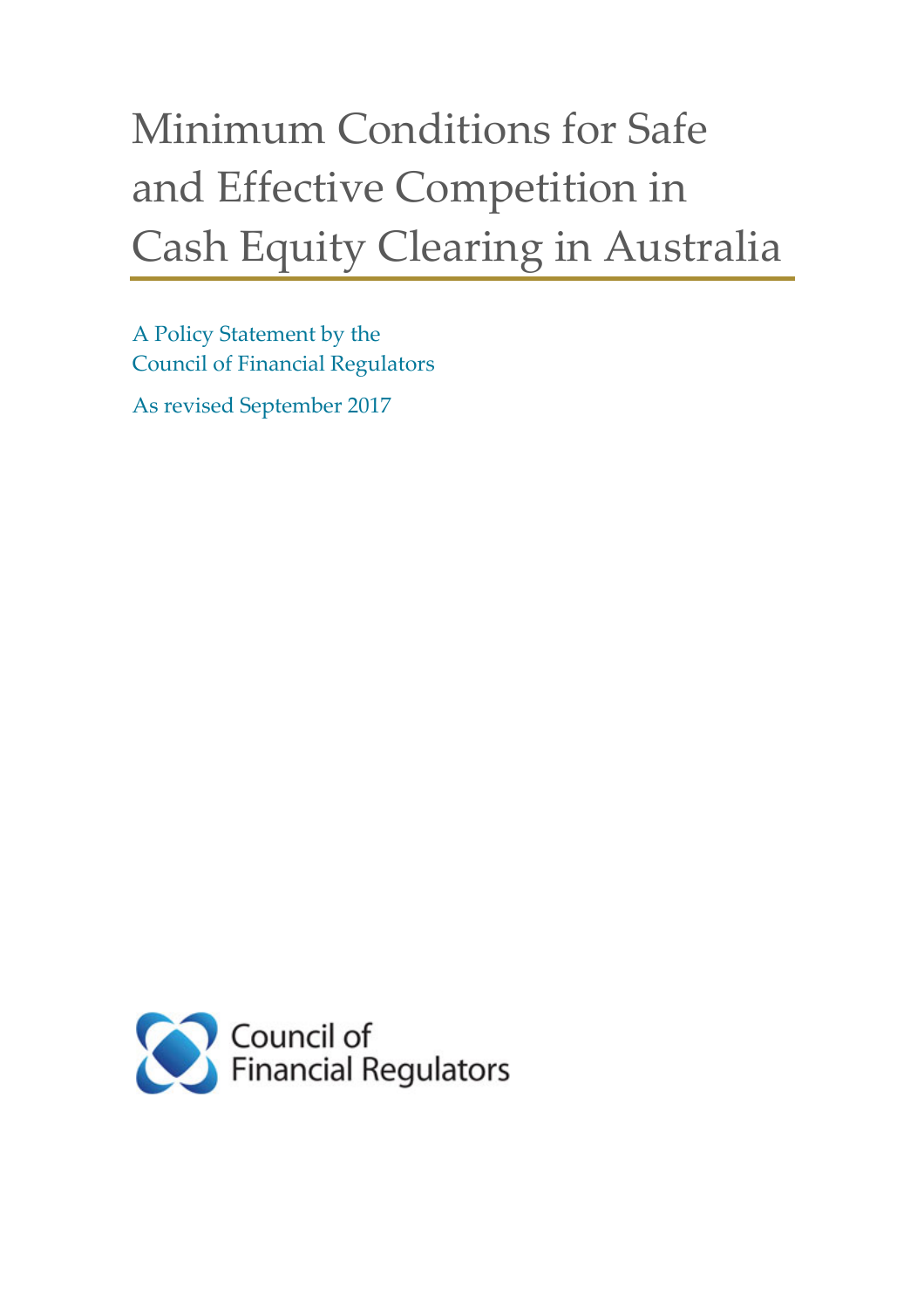© Australian Prudential Regulation Authority, Australian Securities and Investments Commission, Reserve Bank of Australia and the Department of the Treasury 2016. All rights reserved.

The contents of this publication shall not be reproduced, sold or distributed without the prior consent of the Australian Prudential Regulation Authority, Australian Securities and Investments Commission, Reserve Bank of Australia and the Department of the Treasury.

ISBN 978-0-9805857-5-9 (Online)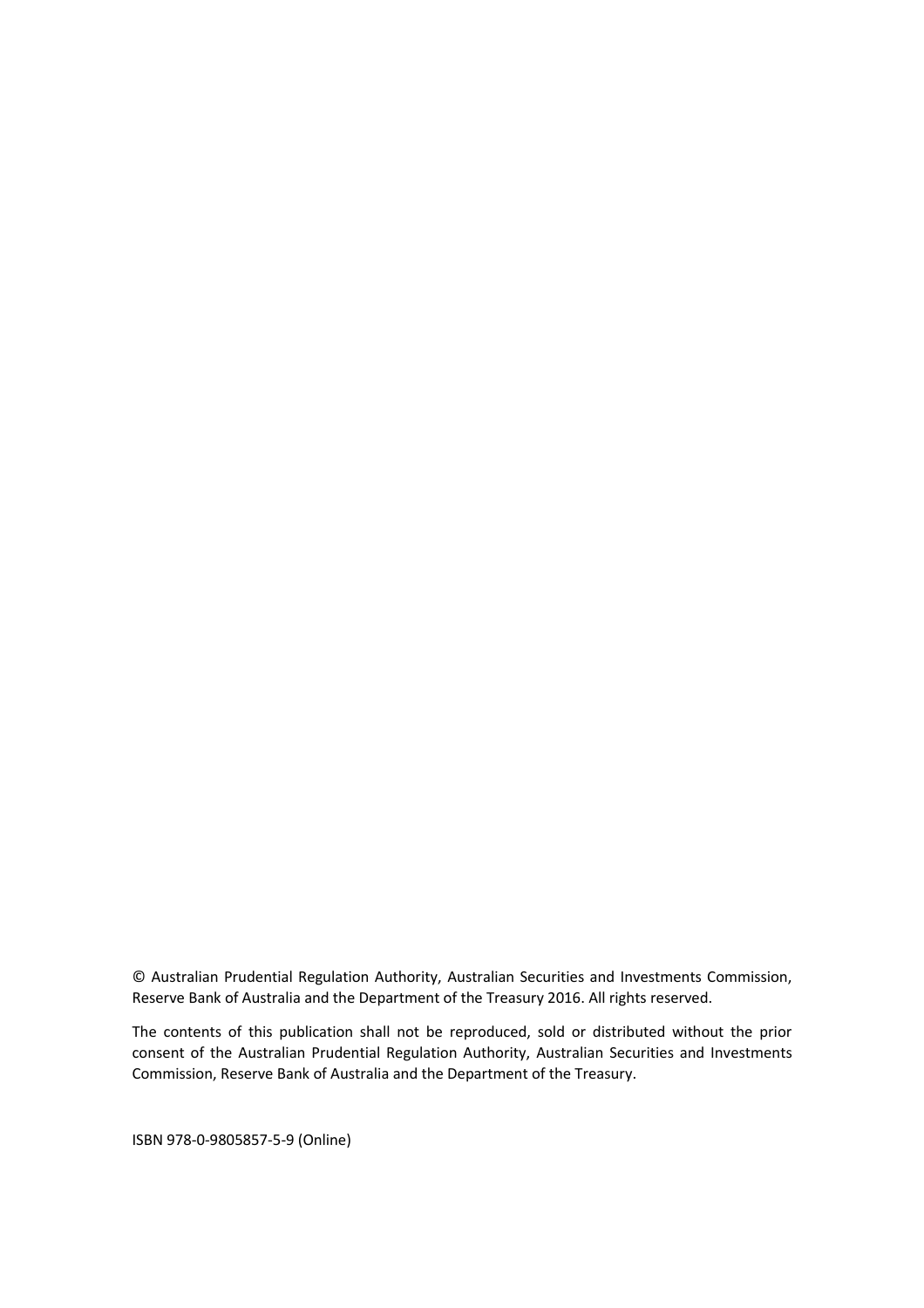## Background

 $\overline{a}$ 

On 30 March 2016, the Government endorsed the recommendations of a review of competition in clearing Australian cash equities carried out by the Council of Financial Regulators (CFR) and the Australian Competition and Consumer Commission (ACCC) – together, the Agencies – in the first half of 2015. These recommendations are set out in the Agencies' report, *Review of Competition in Clearing Australian Cash Equities: Conclusions* (the Conclusions), published at the time of the Government's announcement.<sup>1</sup>

With the Government's endorsement of the Agencies' recommendations, a policy stance of openness to competition has been confirmed. This stance recognises prevailing legislative settings that are accommodative of competition, as well as the potential benefits of competitive discipline. At the same time, the Conclusions acknowledge that competition in clearing could have cost, risk and efficiency implications for the functioning of markets, financial stability and access for unaffiliated market operators and clearing and settlement (CS) facilities. Accordingly, the Conclusions recommend legislative changes to facilitate a set of minimum conditions for safe and effective competition in cash equity clearing (Minimum Conditions(Clearing)).

As a first step, the Agencies have undertaken to set out the Minimum Conditions (Clearing) in a publicly stated policy. This document fulfils this commitment. The Conclusions recommend that the Minimum Conditions (Clearing) cover the following: (i) adequate regulatory arrangements; (ii) appropriate safeguards in the settlement process; (iii) access to settlement infrastructure on non-discriminatory, transparent, fair and reasonable terms; and (iv) appropriate interoperability arrangements between competing cash equity central counterparties (CCPs).

The Minimum Conditions (Clearing) have been developed with reference to the prevailing market structure in settlement – in which there is a sole provider of settlement services. However, the Agencies conducted a consultation on safe and effective competition in settlement of cash equities in Australia in the first half of 2017, which found that the prospect of competition emerging may have increased since the 2015 review of competition in clearing. Accordingly, the Agencies released a set of *Minimum Conditions for Safe and Effective Competition in Cash Equity Settlement in Australia* (Minimum Conditions (Settlement)) in September 2017.<sup>2</sup> The Agencies subsequently identified some aspects of the Minimum Conditions (Clearing) that required consequential amendments, and have therefore issued these revised Minimum Conditions (Clearing) in September 2017.

The Minimum Conditions (Clearing) aim to give potential entrants sufficient clarity as to the measures that the Australian Securities and Investments Commission (ASIC) and the Reserve Bank of Australia (the Bank) would require be taken before they could advise in favour of a licence application. This should assist in establishing the business case for any competing provider. In addition to meeting existing licensing requirements under the Corporations Act, any licence applicant would be expected to demonstrate that it could viably provide services in this market in a manner consistent with the Minimum Conditions (Clearing).

Some aspects of the Minimum Conditions (Clearing) are not enforceable under the existing regulatory framework (such as requirements for materially equivalent settlement arrangements and the establishment of interoperability). The Agencies will therefore work with Government to implement legislative changes that would:

<sup>1</sup> The Conclusions and the Government's response are available at <http://www.treasury.gov.au/ ConsultationsandReviews/Consultations/2015/Review-of-competition-in-clearing-Australian-cash-equities>.

<sup>2</sup> The Minimum Conditions (Settlement) are available at <https://www.cfr.gov.au/publications/cfrpublications/2017/minimum-conditions-safe-effective-competition/pdf/policy-statement.pdf>.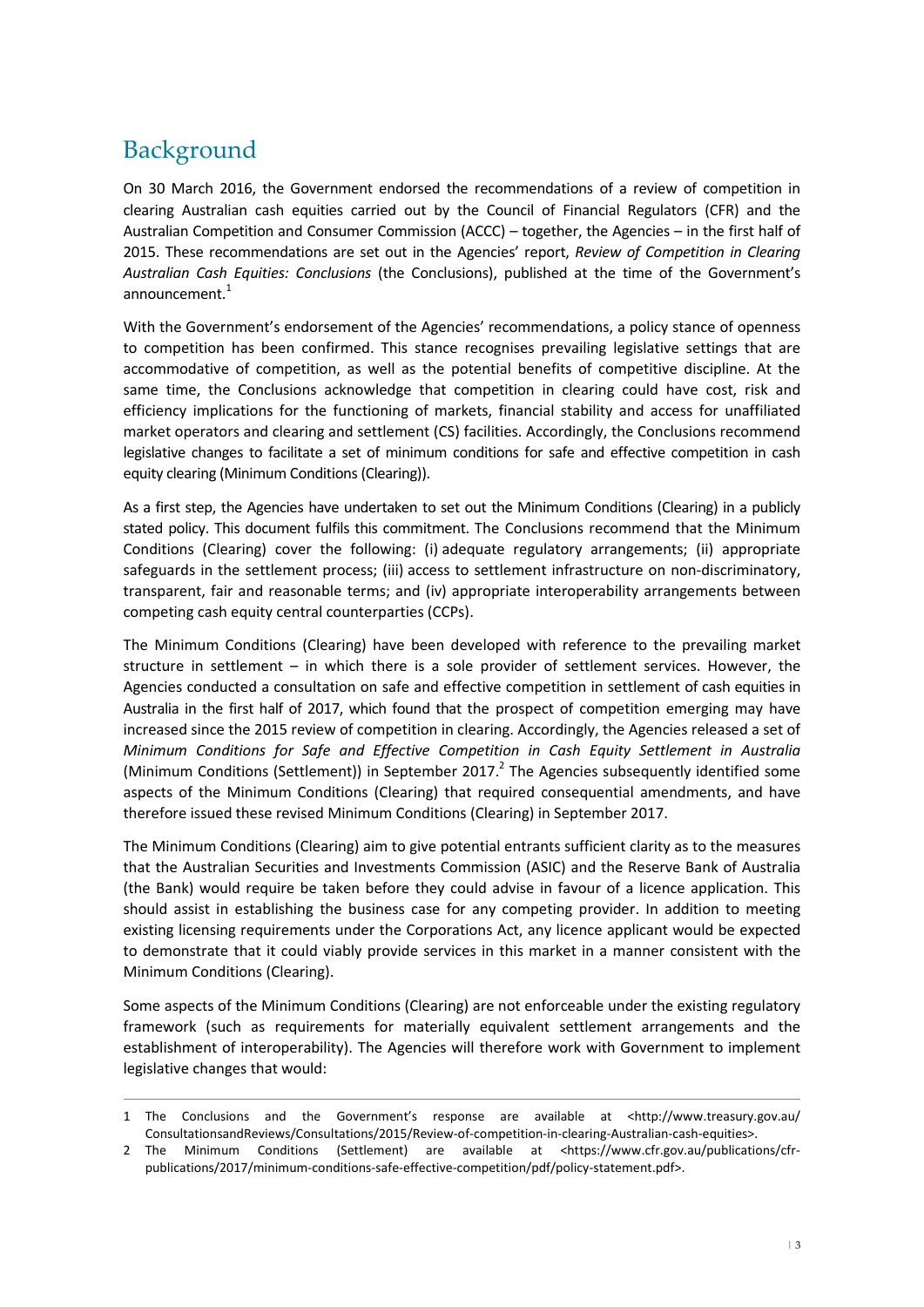- allow the relevant regulators to implement and enforce the Minimum Conditions (Clearing) through the use of a rule-making power if and when a competitor emerged; and
- grant the ACCC power to arbitrate disputes regarding access to services licensed under Part 7.3 of the Corporations Act. In the context of the current settlement market structure, this would ensure that any competing CCP was able to access ASX's settlement infrastructure on a transparent and non-discriminatory basis with terms and conditions, including price, which are fair and reasonable.

Given the importance of the Minimum Conditions (Clearing) in ensuring that competition did not adversely affect financial stability or effective market functioning, ASIC and the Bank would be unable to advise in favour of a licence application until these measures had been implemented. Consistent with the position of openness to competition, however, ASIC and the Bank would be prepared to engage with any potential entrant in the interim and commence consideration of a licence application, should one be submitted.

The proposed legislative framework to implement the Minimum Conditions (Clearing) would set out the relevant high-level requirements, leaving the relevant regulators to impose any specific obligations at a later stage through the use of the rule-making powers. It is envisaged that the new legislation would set the scope of the rule-making powers and the circumstances in which these powers could be used. The accompanying Explanatory Memorandum could provide further guidance on the nature of specific requirements that might be imposed through the use of these powers. In the case of interoperability, for instance, the rules would be likely to include such details as the criteria against which a CCP would be obliged to consider an access request from a competitor (and the acceptable grounds for rejecting such a request), the required scope and operational functionality of a link, and the timeframe on which a request that met the criteria should be granted.

Certain of the Minimum Conditions (Clearing) would need to be further supported by operational changes and, once implemented, would rely on other aspects of the regulatory framework. In the case of interoperability, for example, the rule-making power would establish and enforce the access requirement; once in place, the relevant regulators would monitor the operation of the link and the management of risks arising from the link under existing powers. The Bank would need to elaborate additional guidance to the *Financial Stability Standard for Central Counterparties* (CCP Standards) that deals with the management of risks arising from interoperable links.<sup>3</sup> At the same time, the Agencies would clarify arrangements for the regulatory oversight of matters such as default management and CCP recovery in a multi-CCP environment.

To the extent possible, the relevant regulators would offer a prospective competitor guidance on potential specific requirements through bilateral discussions prior to submission of a licence application, but detailed specific requirements would not be articulated or implemented until such time as a committed competitor emerged or was likely to emerge. The Agencies recognise that the rule-making process and the need to make operational arrangements to support a multi-CCP environment would defer the commencement of operations by a competitor. However, to implement the rules and require that operational changes be made in advance would lead to redundant industry investment and regulatory cost should a competitor fail to emerge. This is particularly important given that the rules will deal with matters such as interoperability and materially equivalent settlement arrangements between the emerging competitor and incumbent CCP, which could be costly to establish.

 $\overline{a}$ 

<sup>3</sup> The Bank's CCP Standards are available at <http://www.rba.gov.au/payments-and-infrastructure/financial-marketinfrastructure/clearing-and-settlement-facilities/standards/central-counterparties/2012/>.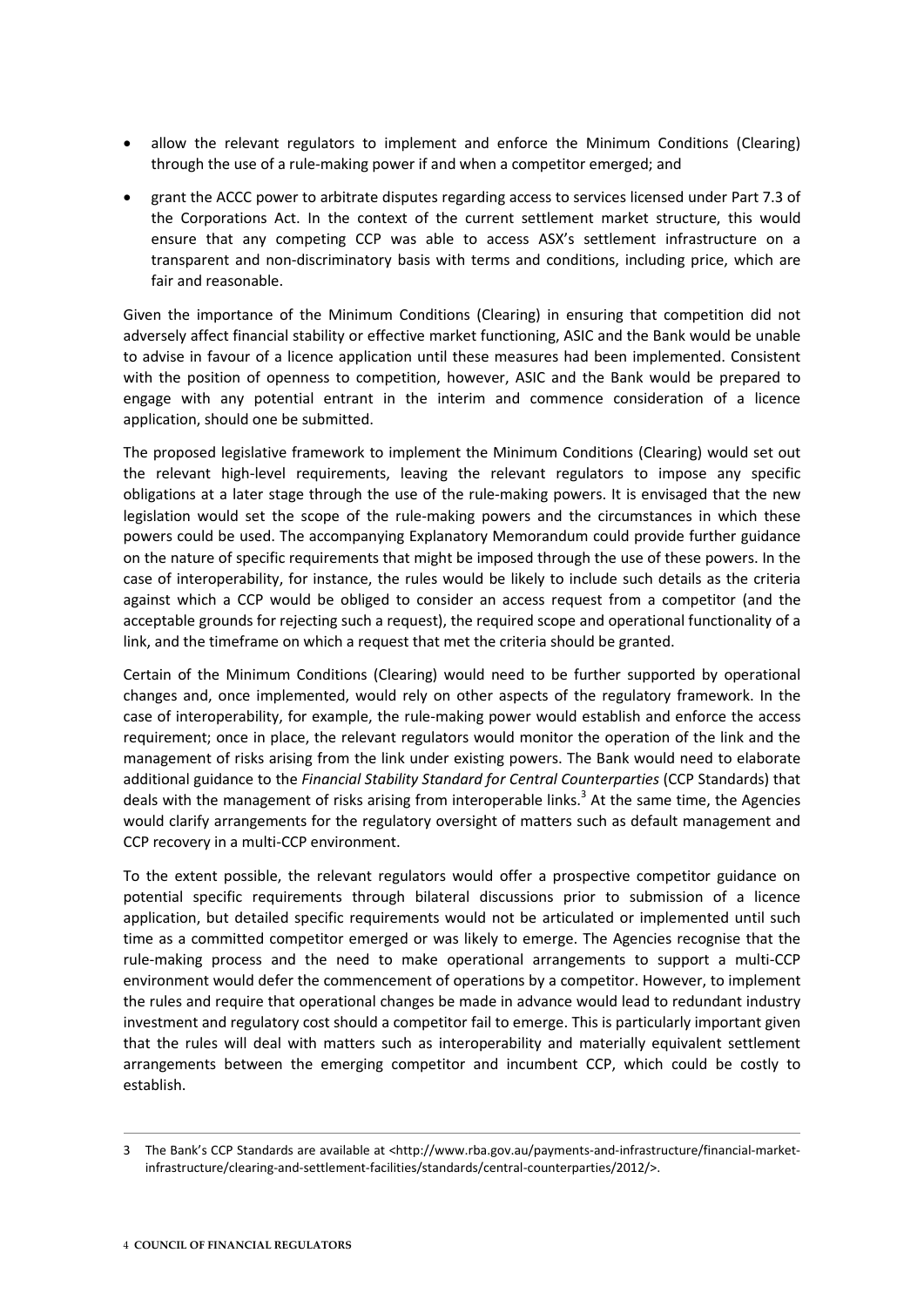Accordingly, ASX would not be required to make up-front operational changes to accommodate competition until such time as a competing CCP committed to entry. However, at the same time, the technological design of ASX's CS infrastructure should not raise barriers to the potential future implementation of interoperability or access to settlement arrangements by a competing CCP.

This statement should be read alongside the analysis on the costs and benefits of competition detailed in the Conclusions. This statement should also be read alongside the *Regulatory Expectations for Conduct in Operating Cash Equity Clearing and Settlement Services in Australia* (Regulatory Expectations), which will continue to apply in the case that ASX remains the sole provider of clearing or settlement services.<sup>4</sup> If competition in settlement were to emerge then, where appropriate, this document should also be read alongside the Minimum Conditions (Settlement).

The Agencies also expect to review the Minimum Conditions (Clearing) periodically, including in the event of material changes to the operating environment or market structure for these services, such as the emergence of a competing settlement facility.

# Minimum Conditions for Safe and Effective Competition in Clearing

The Minimum Conditions (Clearing) relate to the following.

- 1. Adequate regulatory arrangements. These should include:
	- (a) rigorous supervision against the CCP Standards and other requirements under the Corporations Act
	- (b) application of the CFR's framework for regulatory influence over cross-border CS facilities
	- (c) *ex ante* wind-down plans

 $\overline{a}$ 

- (d) appropriate arrangements for regulatory oversight in a multi-CCP environment.
- 2. Appropriate safeguards in the settlement process. The cash equity settlement model applied in a multi-CCP environment should seek as far as possible to preserve the efficiencies of the prevailing settlement model at the time a competitor emerged, while:
	- (a) affording materially equivalent priority to trades novated to a competing CCP
	- (b) minimising financial interdependencies between competing CCPs in the settlement process
	- (c) facilitating appropriate default management actions.
- 3. Access to securities settlement infrastructure on non-discriminatory, transparent, fair and reasonable terms.
- 4. Appropriate interoperability arrangements between competing cash equity CCPs.

Each of the Minimum Conditions (Clearing) identified above is considered in greater detail in the remainder of this policy statement.

<sup>4</sup> The Regulatory Expectations are available at <http://www.cfr.gov.au/publications/cfr-publications/ 2016/regulatory-expectations-policy-statement/>.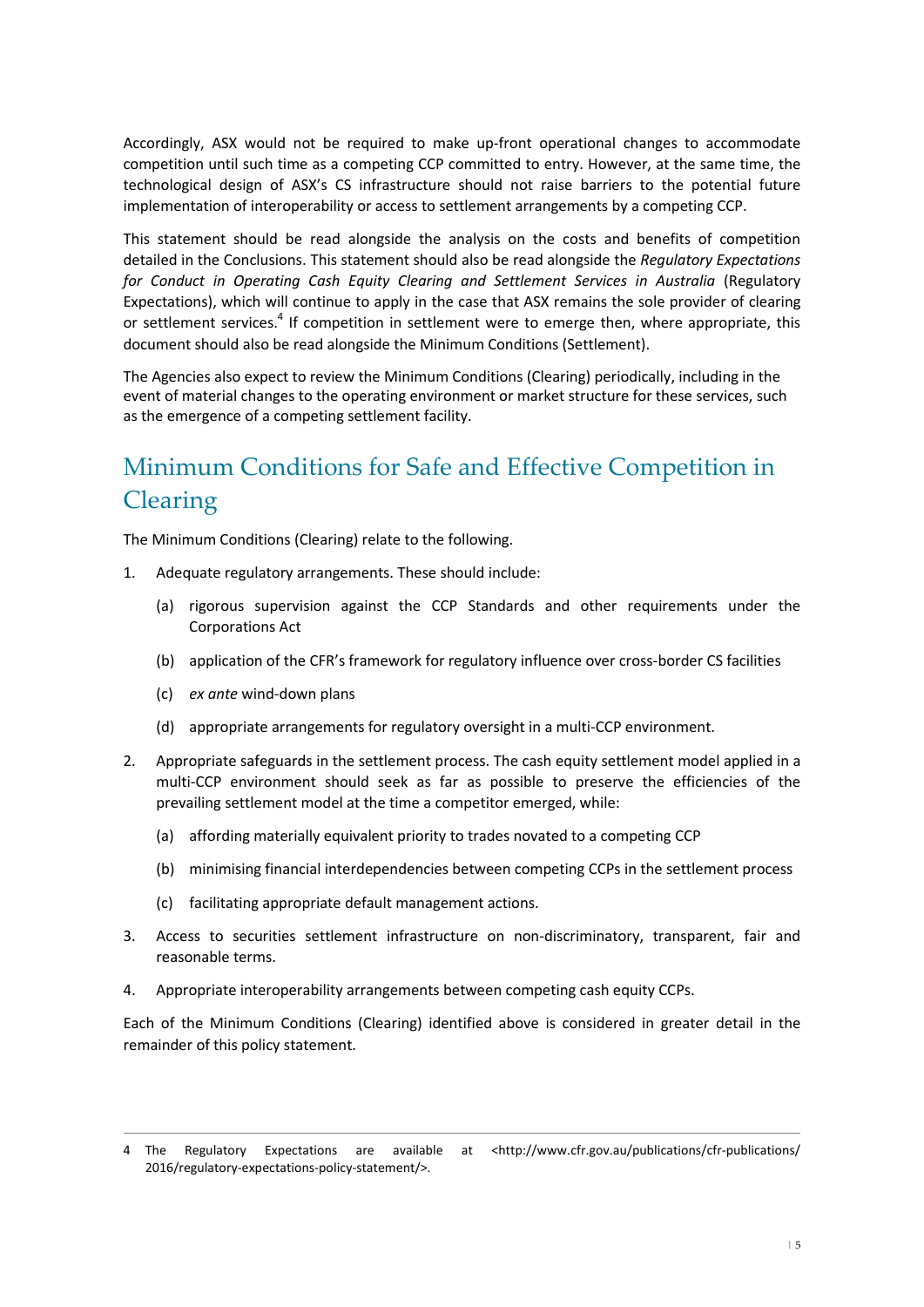### 1. Adequate regulatory arrangements

#### *(a) Rigorous oversight against the Financial Stability Standards and other requirements under the Corporations Act*

The Corporations Act gives ASIC and the Bank joint regulatory responsibility for supervising CS facility licensees. The Bank is responsible for ensuring that CS facilities comply with the CCP Standards and take any other steps necessary to reduce systemic risk. The CCP Standards are aligned with the financial stability-related requirements of the CPMI-IOSCO Principles for Financial Market Infrastructure (PFMI)<sup>5</sup>, which establish an international benchmark for the risk management and operational standards of CS facilities. ASIC is responsible for ensuring CS facilities comply with other obligations under the Corporations Act, as elaborated in ASIC's Regulatory Guide 211: *Clearing and*  Settlement Facilities: Australian and Overseas Operators (RG211).<sup>6</sup>

Equivalent application of these oversight standards across competing CCPs should be sufficient to limit any scope for competition on the basis of less onerous risk controls, and thereby ensure that the market continues to function in a safe and effective manner. The Agencies nevertheless acknowledge the need for close vigilance at the margins of the standards, including cost-cutting measures and product development processes.

#### *(b) Application of the CFR's framework for regulatory influence over cross-border CS facilities*

If a new entrant CCP was seeking to leverage existing capabilities in overseas cash equity markets ASIC and the Bank's supervisory approach would be guided by the CFR's Regulatory Influence Framework. This is a framework for ensuring that Australian regulators have sufficient influence over overseas providers of clearing and settlement services in the Australian market to support domestic policy objectives. 7

One measure under the Regulatory Influence Framework, which would apply primarily where a CS facility was both systemically important in Australia and had a strong domestic connection, is the requirement to incorporate locally and seek a domestic CS facility licence. As articulated in the additional guidance on the Regulatory Influence Framework, the threshold for application of this requirement would be likely to be set at a relatively low level for any CCP seeking to clear ASX securities. The Agencies consider this to be an integral part of the Minimum Conditions (Clearing), at least until ASIC and the Bank are comfortable with the arrangements for cross-border coordination and management of FMI recovery and resolution.<sup>8</sup> The precise threshold for the requirement would be discussed and agreed with a prospective competitor in order to provide the entrant with sufficient certainty to support business plans and investment decisions. The threshold would also be made

7 The CFR's framework for ensuring appropriate influence over cross-border clearing and settlement facilities (the Regulatory Influence Framework) is available at < http://www.treasury.gov.au/ConsultationsandReviews/Consultations/2012/cross-border-clearing>. Guidance on the application of this framework in the case of CCPs is available at <http://www.cfr.gov.au/publications/cfrpublications/2014/pdf/app-reg-influence-framework-cross-border-central-counterparties.pdf>

 $\overline{a}$ 

<sup>5</sup> The PFMI, published by the Committee on Payment and Settlement Systems (now known as the Committee on Payments and Market Infrastructures (CPMI) and the International Organization of Securities Commissions is available at <http://www.bis.org/cpmi/info\_pfmi.htm>

<sup>6</sup> ASIC's Regulatory Guide 211 is available at <http://asic.gov.au/regulatory-resources/find-a-document/regulatoryguides/rg-211-clearing-and-settlement-facilities-australian-and-overseas-operators/>

<sup>8</sup> The international work on recovery and resolution of FMIs is currently ongoing. Domestically, in February 2015, the government released a consultation paper on legislative proposals to establish a special resolution regime for FMIs in Australia, available at <http://www.treasury.gov.au/ConsultationsandReviews/Consultations/2015/Resolutionregime-for-financial-market-infrastructures>. The CFR's response to this consultation was published in November 2015. This is available at <http://www.cfr.gov.au/publications/cfr-publications/2015/resolution-regime-financialmarket/>.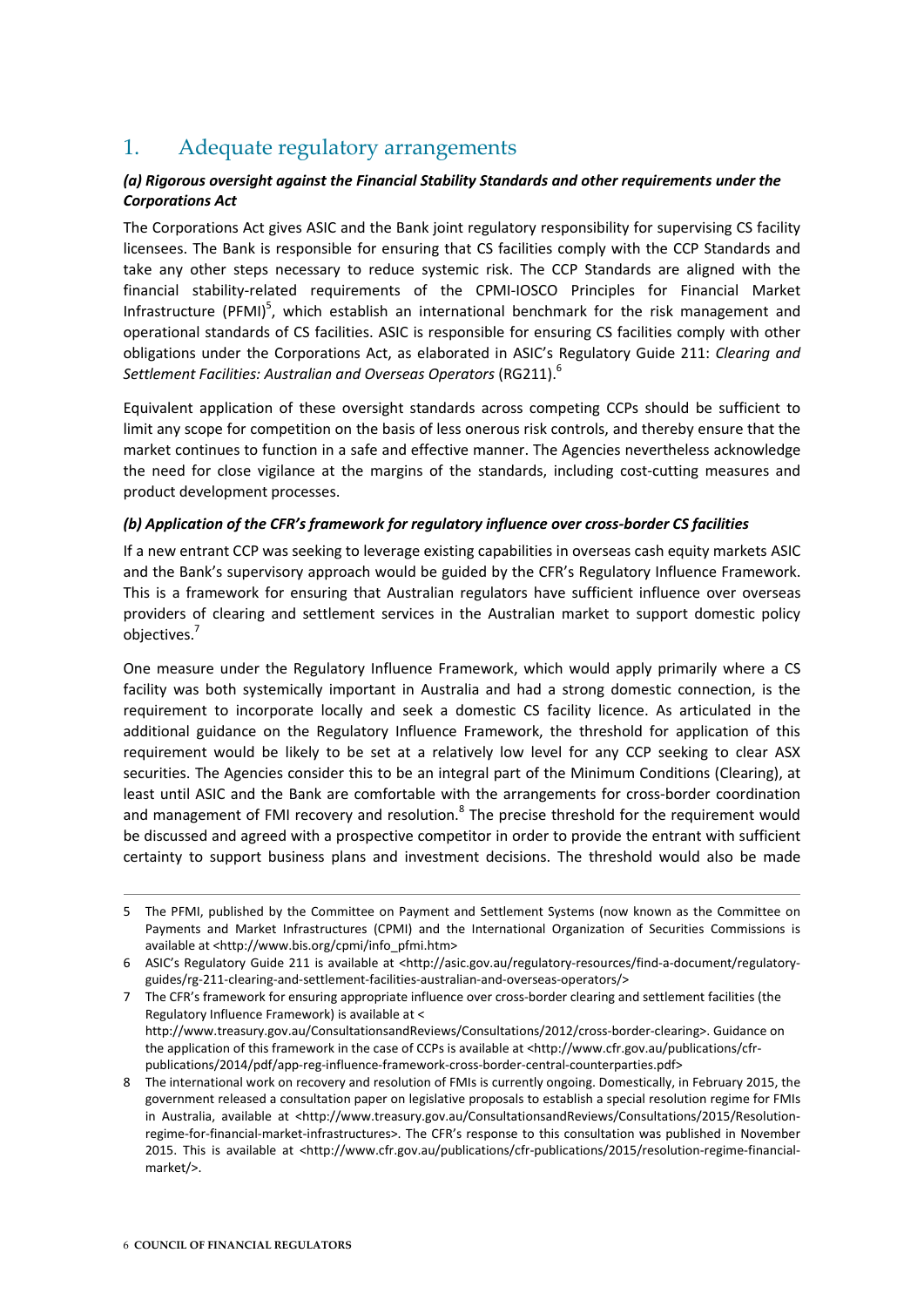transparent to market participants, market operators and ASX, to ensure that all stakeholders had the necessary information to formulate business plans with certainty.

#### *(с)* **Ex ante** *wind-down plans and associated commitments*

Since a commercially driven exit of a CCP in a competitive environment could disrupt activity in the segment of market activity that it cleared, the Agencies see a case to include measures aimed at mitigating such market disruption within the Minimum Conditions (Clearing).

In particular, all competing CCPs – including the incumbent and any new entrants – would be required to commit *ex ante* to a notice period of at least one year prior to any planned exit from the market. This should be supported by ring-fenced capital sufficient to cover operating expenses for the duration of the notice period, calculated on a rolling basis, as well as clearly articulated wind-down plans which would be discussed with ASIC and the Bank.

The Agencies acknowledge that the conditions stated here are more stringent than the requirements for orderly wind-down envisaged in the CCP Standards; Standard 14 on general business risk requires that 'at a minimum, a CCP should hold, or have legally certain access to, liquid net assets funded by equity equal to at least six months of current operating expenses'. The Agencies consider this difference to be appropriate, as this condition is intended to provide for a planned exit for commercial reasons, while the Standard 14 seeks to protect against exit due to the crystallisation of business risk.

Furthermore, as discussed above, a commercially driven exit of a CCP could disrupt activity in the segment of market activity that it cleared. Such disruption could also arise if an existing provider scaled back its activities due to increased costs (e.g. if its exposures became concentrated in less liquid products). The Agencies would therefore work with the CCPs and relevant market operators to establish *ex ante* contingency arrangements to ensure the continued provision of clearing services for less liquid securities in the event that the incumbent CCP for those securities exited the market or reappraised its provision of those services.

#### *(d) Appropriate arrangements for regulatory oversight in a multi-CCP environment*

The Agencies do not see a strong case for a material change in ASIC and the Bank's supervisory responsibilities in a multi-CCP environment. This view is consistent with the idea that participant oversight is central to a CCP's risk management activities, given the proprietary risk exposure that a CCP assumes to its participants.

However, a more fragmented view of participants in a multi-CCP environment could disrupt arrangements for monitoring and managing clearing risk, including perhaps most notably in default management. As part of the Minimum Conditions (Clearing), the Agencies would clarify arrangements for regulatory oversight, particularly in relation to default management and CCP recovery, at such time as a committed competitor emerged.

Competition in clearing could also give rise to adverse selection in both products and participants. For instance, a competing CCP may be motivated to only offer clearing services in the most liquid securities or to structure their business so as to favour larger participants over smaller participants. This could lead to the fragmentation of the market along the lines of liquidity, with potential implications for the profile of exposures to be managed by each CCP. If a competing CCP were to emerge, the Agencies might consider steps to mitigate these effects, such as through closer oversight of product and participant scope; it is acknowledged, however, that there could be practical challenges in implementing such steps.